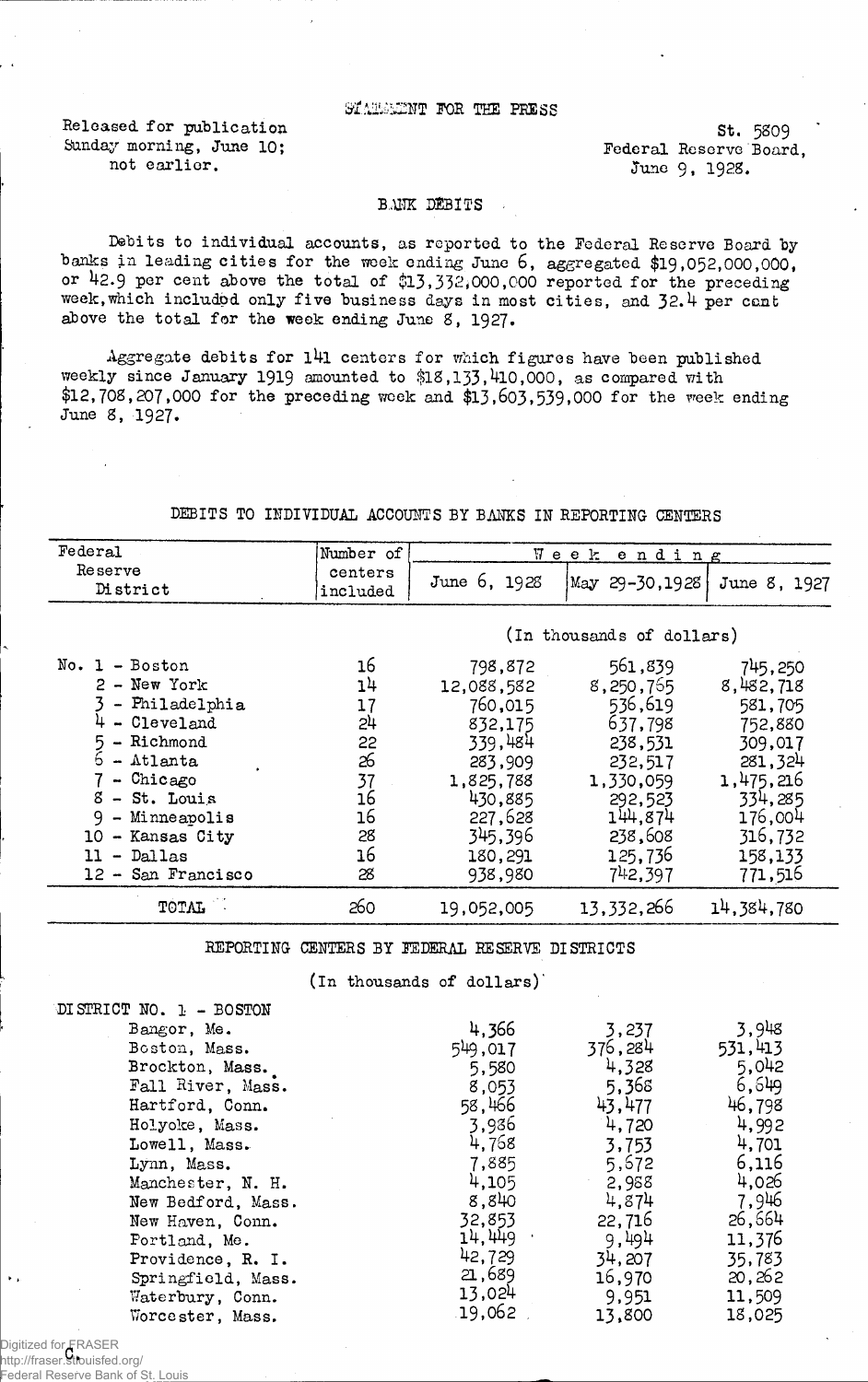DEBITS TO INDIVIDUAL ACCOUNTS BY BANKS IN REPORTING CENTERS St. 5809a

|                                       | Neekending        |                           |                   |
|---------------------------------------|-------------------|---------------------------|-------------------|
|                                       | June 6, 1928      | May 29-30, 1928           | June 8, 1927      |
| DISTRICT NO. 2 - NEW YORK             |                   | (In thousands of dollars) |                   |
| Albany, N.Y.                          |                   |                           |                   |
| Binghamton, N.Y.                      | 48,698<br>6,135   | 28,955<br>4,936           | 43,128            |
| Buffalo, N.Y.                         | 95,809            | 81,015                    | 5,296             |
| Elmira, N.Y.                          | 5,561             | 3,915                     | 90,257<br>4,674   |
| Jamestown, N.Y.                       | 5,599             | 3,927                     | 5,226             |
| Montclair, N. J.                      | 9,597             | 5,079                     | 6,773             |
| Newark, N. J.                         | 154, 212          | 82,651                    | 93,456            |
| New York, N. Y.                       | 11,560,069        | 7,922,519                 | 8,080,322         |
| Northern New Jersey Clearing          |                   |                           |                   |
| House Association                     | 81,998            | 48,200                    | 59,262            |
| Passaic, N. J.                        | 14,465            | 9,089                     | 11,095            |
| Poughkeepsie, N.Y.                    | 4,519             | 3,346                     | 4,058             |
| Rochester, N.Y.<br>Stamford, Conn.    | 67,202            | 34,268                    | 52,624            |
| Syracuse, N.Y.                        | 5,341             | 3,250                     | 4,654             |
|                                       | 29,377            | 19,615                    | 21,893            |
| DISTRICT NO. 3 - PHILADELPHIA         |                   |                           |                   |
| Allentown, Pa.                        | 10,326            | 7,003                     | 9,681             |
| Altoona, Pa.<br>Camden, N. J.         | 4,761             | 3,398                     | 4,400             |
| Chester, Pa.                          | 16,925            | 11,787                    | 14,149            |
| Harrisburg, Pa.                       | 6,327             | 4,757                     | 6,235             |
| Hazleton, Pa.                         | 9,707<br>3,834    | 6,706<br>2,487            | 9,479             |
| Johnstown, Pa.                        | 6,471             | 5,223                     | 3,388<br>5,990    |
| Lancaster, Pa.                        | 7,953             | 5,817                     | 6,605             |
| Lebanon, Pa.                          | 2,174             | 1,665                     | 2,107             |
| Norristown, Pa.                       | 4,045             | 2,933                     |                   |
| Philadelphia, Pa.                     | 599,814           | 415,081                   | 444,100           |
| Reading, Pa.                          | 11,943            | 9,123                     | 11,110            |
| Scranton, Pa.                         | 18,700            | 17,200                    | 17,100            |
| Trenton, N. J.                        | 21,595            | 14,071                    | 16,327            |
| Wilkes-Barre, Pa.                     | 11,700            | 12,200                    | 9,900             |
| Williamsport, Pa.<br>Wilmington, Del. | 5,207             | 3,719                     | 4,704             |
| York, Pa.                             | 15,005            | 11,694<br>4,688           | 10,862            |
|                                       | 7,573             |                           | 5,568             |
| DISTRICT NO. 4 - CLEVELAND            |                   |                           |                   |
| Akron, Ohio<br>Butler, Pa.            | 25,632            | 21,925                    | 23,192            |
| Canton, Ohio                          | 3,191             | 2,186                     | 2,722             |
| Cincinnati, Ohio                      | 13,144<br>113,775 | 8,659<br>81,895           | 11,663            |
| Cleveland, Ohio                       | 200,375           | 155,518                   | 99,908<br>194,338 |
| Columbus, Ohio                        | 48,294            | 31,108                    | 37,005            |
| Connellsville, Pa.                    | 1,223             | 748                       | 1,454             |
| Dayton, Ohio                          | 22,785            | 18,307                    | 24,165            |
| Erie, Pa.                             | 9,856             | 7,241                     | 8,535             |
| Greensburg, Pa.                       | 5,531             | 4,710                     | 4,929             |
| Homestead, Pa.                        | 1,271             | 756                       | 1,221             |
| Lexington, Ky.                        | 5,713             | 3,524                     | 4,911             |
| Lima, Ohio                            | 3,689             | 2,806                     | 3,795             |
| Lorain, Ohio                          | 1,398             | 1,242                     | 1,683             |
| Middletown, Ohio                      | 3,368<br>4,711    | 2,399                     | 2,670             |
| Oil City, Pa.<br>Pittsburgh, Pa.      | 256,742           | 3,528                     | 4,029             |
| Springfield, Ohio                     | 5,984             | 205, 205                  | 235,746           |
| Steubenville, Ohio                    | 3,216             | 3,690                     | 5,705             |
| Toledo, Ohio                          | 66,040            | 2,544<br>49,330           | 2,703<br>49,875   |
| Warren, Ohio                          | 3,080             | 2,881                     | 2,968             |
| Wheeling, W. Va.                      | 12,025            | 10,263                    | 10,259            |
| Youngstown, Ohio                      | 17,835            | 14,518                    | 16,319            |
| Zanesville, Ohio                      | 3.297             | 2,815                     | 3,085             |

http://fraser.stlouisfed.org/ Federal Reserve Bank of St. Louis

 $\bar{\mathcal{A}}$ 

-----

j.

ρķ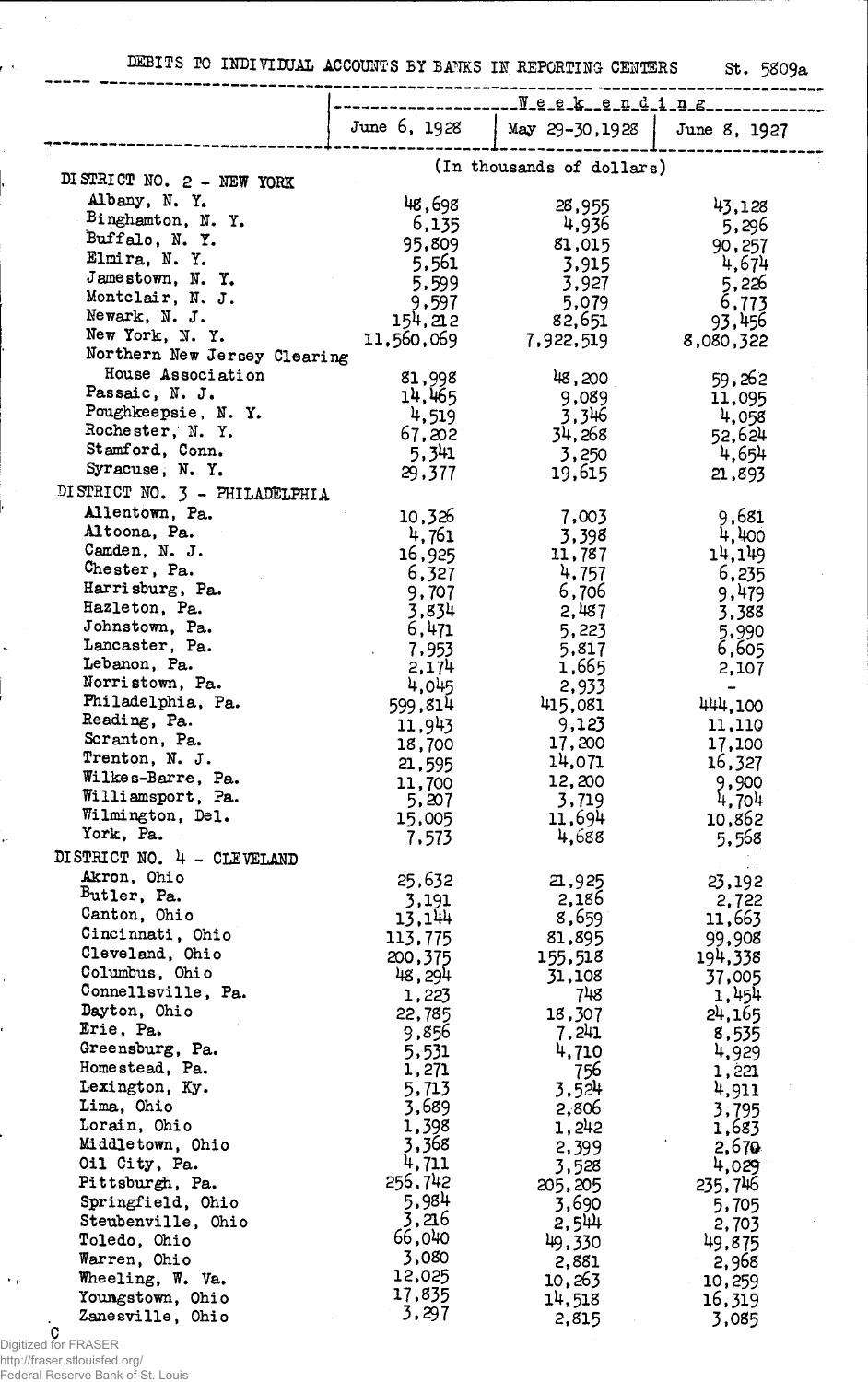MBITS TO INDIVIDUAL ACCOUNTS BY BANKS IN REPORTING CENTERS St. 5809b

|  | $\underline{\mathbf{W}}$ e e k e n d i n g |                                               |
|--|--------------------------------------------|-----------------------------------------------|
|  |                                            | June 6, 1928   May 29-30, 1928   June 8, 1927 |
|  |                                            |                                               |

(In thousands of dollars)

# DISTRICT NO. 5 - RICHMOND

| Asheville, N. C.          | 10,865  | 4,810       | 8,052     |
|---------------------------|---------|-------------|-----------|
| Baltimore, Md.            | 108,439 | 74,151      | 91,098    |
| Charleston, S. C.         | 7,386   |             | 5,800     |
| Charleston, W. Va.        | 9,746   | 9,219       | 9,111     |
| Charlotte, N. C.          | 12,479  | 10,147      | 11,354    |
| Columbia, S. C.           | 5,139   | 4,310       | 6,266     |
| Cumberland, Md.           | 2,348   | 1,888       | 2,164     |
| Danville, Va.             | 2,513   | 1,322       | 2,178     |
| Durham, N. C.             | 5,990   | 6,161       | 6,586     |
| Greensboro, N. C.         | 6,382   | $\mu$ , 241 | 5,812     |
| Greenville, S. C.         | 4,881   | 3,969       | 4,805     |
| Hagerstown, Md.           | 2,725   | 2,008       | 2,679     |
| Huntington, W. Va.        | 5,423   | 3,917       | 6,217     |
| Lynchburg, Va.            | 6,160   | 3,006       | 4,986     |
| Newport News, Va.         | 3,181   | 1,740       | 2,403     |
| Norfolk, Va.              | 16,272  | 13,545      | 17,183    |
| Raleigh, N. C.            | 5,667   | 4,311       | 5,099     |
| Richmond, Va.             | 33,947  | 22,296      | 29,521    |
| Roanoke, Va.              | 8,134   | 4,980       | 7,323     |
| Spartanburg, S. C.        | 4,597   | 2,826       | 2,951     |
| Washington, D. C.         | 69,983  | 49,268      | 69,286    |
| Wilmington, N. C.         | 4,353   | 3,367       | 4,456     |
| Winston-Salem, N. C.      | 10,260  | 7,049       | 9,487     |
| DI STRICT NO. 6 - ATLANTA |         |             |           |
| Albany, Ga.               | 835     | 835         | 1,300     |
| Atlanta, Ga.              | 31,804  | 30,832      | 30,960    |
| Augusta, Ga.              | 5,779   | 5,419       | 5,196     |
| Birmingham, Ala.          | 34,620  | 30,560      | 32,700    |
| Brunswick, Ga.            | 839     | 628         | 844       |
| Chattanooga, Tenn.        | 12,127  | 8,757       | 11,152    |
| Columbus, Ga.             | 3,040   | 2,534       | 3,056     |
| Dothan, Ala.              | 689     | 680         | 600       |
| Elberton, Ga.             | 194     | 155         | 187       |
| Hattiesburg, Miss.        | 1,928   | 1,301       | 1,610     |
| Jackson, Miss.            | 5,135   | 5,066       | 5,014     |
| Jacksonville, Fla.        | 15,608  | 14,071      | 20,525    |
| Knoxville, Tenn.          | 9,971   | 5,750       | 8,873     |
| Macon, Ga.                | 4,765   | 4,397       | 4,558     |
| Meridian, Miss.           | 4,129   | 3,754       | 4,106     |
| Miami, Fla.               | 8,623   | 5,804       | 11,124    |
| Mobile, Ma.               | 8,927   | 8,335       | 9,262     |
| Montgomery, Ala.          | 6,106   | $-4,696$    | 5,891     |
| Nashville, Tenn.          | 25,606  | 18,134      | 22,304    |
| Newnan, Ga.               | 442     | 349         | 441       |
| New Orleans, La.          | 78,543  | 60,571      | 73,714    |
| Pensacola, Fla.           | 1,651   | 1,428       | 1,690     |
| Savannah, Ga.             | 9,895   | 8,930       | 11,002    |
| Tampa, Fla.               | 9,924   | 7,438       | $-12,239$ |
| Valdosta, Ga.             | 1,167   | 877         | 1,355     |
| Vicksburg, Miss.          | 1,562   | 1,216       | 1,621     |
|                           |         |             |           |

C.

k,

Digitized for FRASER http://fraser.stlouisfed.org/ Federal Reserve Bank of St. Louis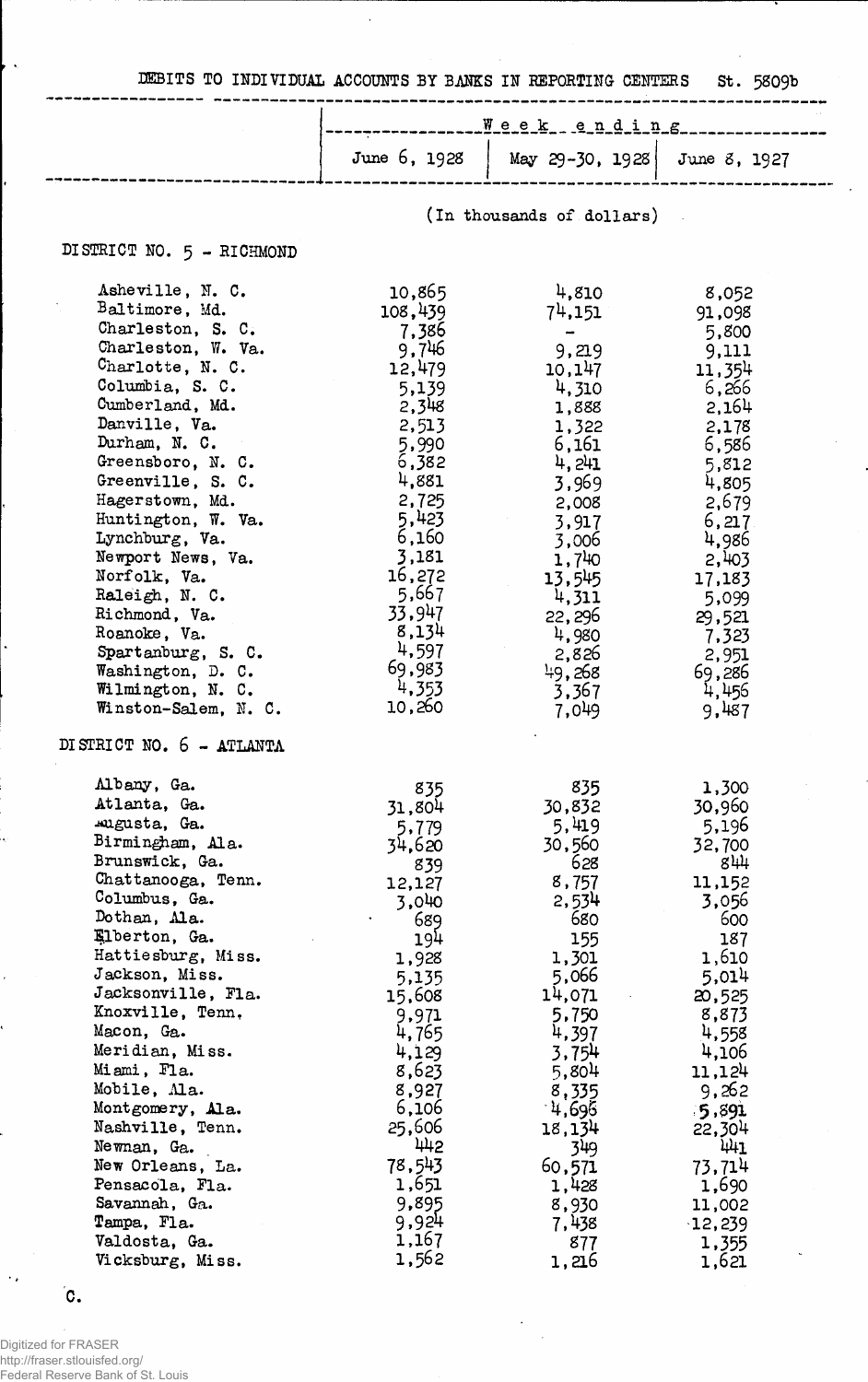|  | DEBITS TO INDIVIDUAL ACCOUNTS BY BANKS IN REPORTING CENTER " |  |  |
|--|--------------------------------------------------------------|--|--|

 $\overline{a}$ 

St. 5809c

|                                                | Week_ending               |                                                     |                  |  |
|------------------------------------------------|---------------------------|-----------------------------------------------------|------------------|--|
|                                                | June 6, 1928              | $\begin{vmatrix} May & 29-30, & 1928 \end{vmatrix}$ | June 8, 1927     |  |
| DISTRICT NO. 7 - CHICAGO                       | (In thousands of dollars) |                                                     |                  |  |
| Adrian, Mich.                                  |                           | 952                                                 | 1,238            |  |
| Aurora, Ill.                                   | 1,229<br>5,009            | 3,208                                               | 4,555            |  |
| Bay City, Mich.                                | 3,399                     | 2,140                                               | 3,144            |  |
| Bloomington, Ill.                              | 3,814                     | 2,548                                               | 3,115            |  |
| Cedar Rapids, Iowa                             | 13,430                    | 8,302                                               | 10,753           |  |
| <sup>C</sup> hampaign-Urbana, Ill.             | 4,066                     | 2,799                                               | 3,831            |  |
| Chicago, Ill.                                  | 1,186,248                 | 831,681                                             | 940,042          |  |
| Danville, Ill.                                 | 3,124                     | 2,314                                               | 3,066            |  |
| Davenport, Iowa                                | 11,591                    | 7,702                                               | 8,069            |  |
| Decatur, Ill.                                  | 5,381                     | 3,939                                               | 4,986            |  |
| Des Moines, Iowa                               | 21,448                    | 14,217                                              | 23,992           |  |
| Detroit, Mich.<br>Dubuque, Iowa                | 262,110                   | 225,131                                             | 188,978          |  |
| Flint, Mich.                                   | 4,308<br>11,790           | 2,714                                               | 3,598            |  |
| Fort Wayne, Ind.                               | 11,283                    | 9,513                                               | 10,545           |  |
| Gary, Ind.                                     | 5,293                     | 8,552<br>5,776                                      | 10,166<br>5,301  |  |
| Grand Rapids, Mich.                            | 23,336                    | 17,031                                              | 19,551           |  |
| Green Bay, Wis.                                | 3,817                     | 2,789                                               | 3,432            |  |
| Hammond, Ind.                                  | 4,366                     | 5,217                                               | 5,016            |  |
| Indianapolis, Ind.                             | 44,048                    | 34,845                                              | 41,133           |  |
| Jackson, Mich.                                 | 6,170                     | 4,741                                               | 6,134            |  |
| Kalamazoo, Mich.                               | 7,415                     | 5,365                                               | 5,775            |  |
| Lansing, Mich.                                 | 8,346                     | 6,200                                               | 7,313            |  |
| Mason City, Iowa                               | 3,200                     | 2,100                                               | 3,100            |  |
| Milwaukee, Wis.<br>Moline, Ill.                | 82,637<br>3,660           | 56,145                                              | 70,440           |  |
| Muscatine, Iowa                                | 1,193                     | 2,249                                               | 2,658            |  |
| Oshkosh, Wis.                                  | 3,600                     | 1,203                                               | 1,226            |  |
| Peoria, Ill.                                   | 13,024                    | 2,500<br>10,073                                     | 3,100<br>12,124  |  |
| Rockford, Ill.                                 | 8,707                     | 6,378                                               | 7,889            |  |
| Saginaw, Mich.                                 | 5,958                     | 5,000                                               | 5,570            |  |
| Sheboygan, Wis.                                | 3,748                     | 3,177                                               | 3,521            |  |
| Sioux City, Iowa                               | 15,053                    | 10,759                                              | 19,371           |  |
| South Bend, Ind.                               | 14,212                    | 9,828                                               | 12,923           |  |
| Springfield, Ill.                              | 8,456                     | 6,239                                               | 8,363            |  |
| Terre Haute, Ind.<br>Waterloo, Iowa            | 5,331<br>5,988            | 2,807                                               | 5.041            |  |
|                                                |                           | 3,925                                               | 6,157            |  |
| DISTRICT NO. 8 - ST. LOUIS                     |                           |                                                     |                  |  |
| East St. Louis and Nat'l.<br>Stock Yards, Ill. |                           |                                                     |                  |  |
| Eldorado, Ark.                                 | 17,176<br>2,248           | 11,544<br>2,146                                     | 12,898           |  |
| Evansville, Ind.                               | 10,780                    | 8,393                                               | 2,060<br>13,539  |  |
| Fort Smith, Ark.                               | 3,317                     | 2,871                                               | 3,625            |  |
| Greenville, Miss.                              | 858                       | 648                                                 | 378              |  |
| Helena, Ark.                                   | 802                       | 831                                                 | 837              |  |
| Little Rock, Ark.                              | 18,211                    | 14,938                                              | 17,855           |  |
| Louisville, Ky.                                | 52,723                    | 36, 247                                             | 45,756           |  |
| Momphis, Tenn.                                 | 37,186                    | 24,435                                              | 32,836           |  |
| Owensboro, Ky.                                 | 1,348                     | 1,002                                               | 1,132            |  |
| Pine Bluff, Ark.                               | 2,525<br>3,731            | 1,779                                               | 3,118            |  |
| Quincy, Ill.<br>St. Louis, Mo.                 | 273,089                   | 2,234                                               | 3,457            |  |
| Sedalia, Mo.                                   | 1,305                     | 179,900<br>922                                      | 189,900<br>1,167 |  |
| Springfield, Mo.                               | 4,432                     | 3,795                                               | 4,505            |  |
| Texarkana, Ark. (See also Tex.)                | 1,154                     | 838                                                 | 1,222            |  |

 $\mathbf{C}$ .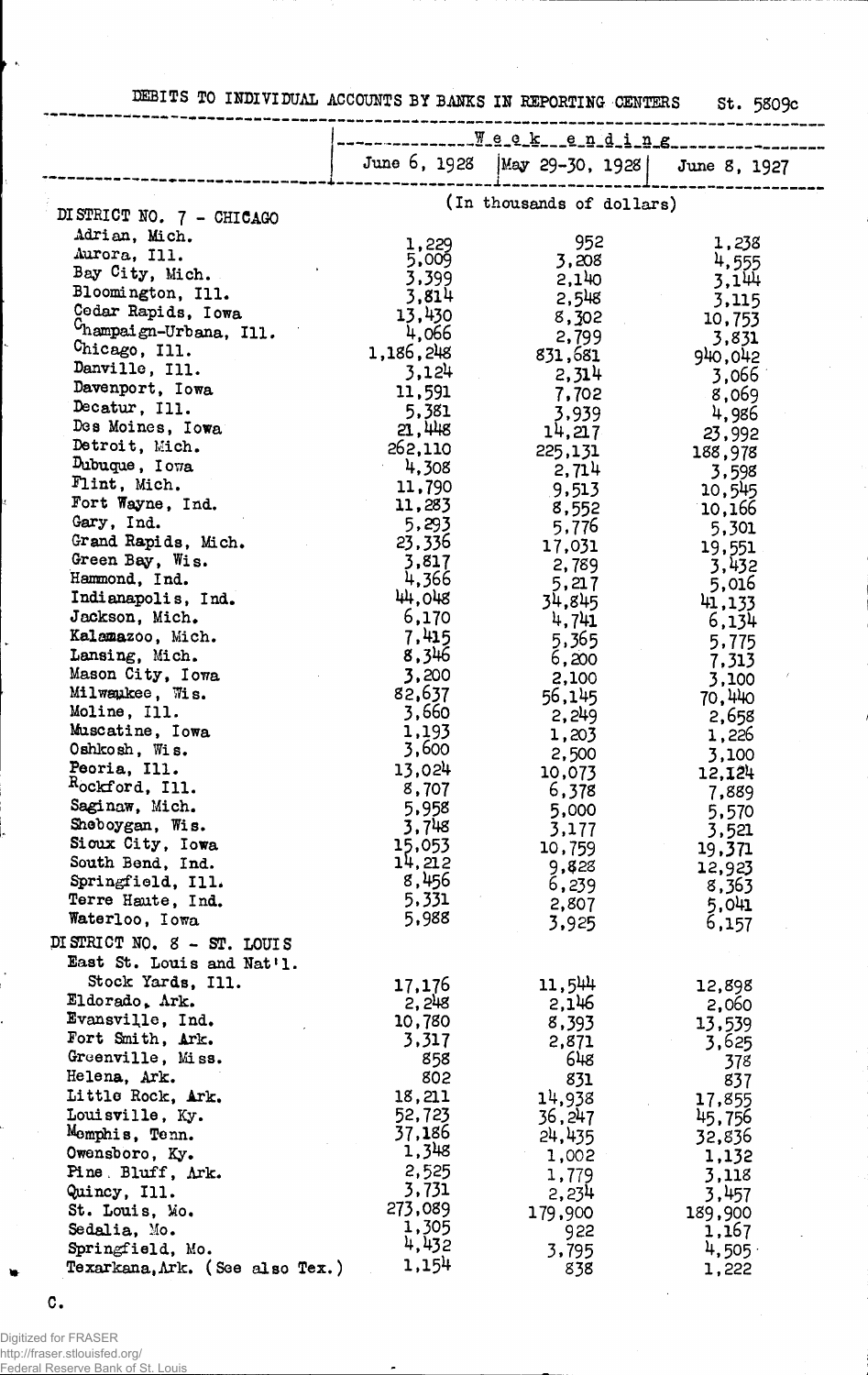DEBITS TO INDIVIDUAL ACCOUNTS BY BANKS IN REPORTING CENTERS St. 5809d

Ţ

|                                                                                                                                                                                                                                                                                                                                                                                                                                                                                                                                                                          |                                                                                                                                                                                                                                                                       | Wcek ending                                                                                                                                                                                                                                                    |                                                                                                                                                                                                                                                          |
|--------------------------------------------------------------------------------------------------------------------------------------------------------------------------------------------------------------------------------------------------------------------------------------------------------------------------------------------------------------------------------------------------------------------------------------------------------------------------------------------------------------------------------------------------------------------------|-----------------------------------------------------------------------------------------------------------------------------------------------------------------------------------------------------------------------------------------------------------------------|----------------------------------------------------------------------------------------------------------------------------------------------------------------------------------------------------------------------------------------------------------------|----------------------------------------------------------------------------------------------------------------------------------------------------------------------------------------------------------------------------------------------------------|
|                                                                                                                                                                                                                                                                                                                                                                                                                                                                                                                                                                          | June 6, 1928                                                                                                                                                                                                                                                          | May 29-30, 1928                                                                                                                                                                                                                                                | June 8, 1927                                                                                                                                                                                                                                             |
|                                                                                                                                                                                                                                                                                                                                                                                                                                                                                                                                                                          |                                                                                                                                                                                                                                                                       | (In thousands of dollars)                                                                                                                                                                                                                                      |                                                                                                                                                                                                                                                          |
| DISTRICT NO. 9 - MINNEAPOLIS                                                                                                                                                                                                                                                                                                                                                                                                                                                                                                                                             |                                                                                                                                                                                                                                                                       |                                                                                                                                                                                                                                                                |                                                                                                                                                                                                                                                          |
| Aberdeen, S. D.<br>Billings, Mont.<br>Dickinson, N. D.<br>Duluth, Minn.<br>Fargo, N. D.<br>Grand Forks, N. D.<br>Helena, Mont.<br>Jamestown, $N - D_0$<br>La Crosse, Wis.<br>Minneapolis, Minn.<br>Minot, N. D.<br>Red Wing, Minn.<br>St. Paul, Minn.<br>Sioux Falls, S. D.<br>South St. Paul, Minn.<br>Superior, Wis.<br>Winona, Minn.                                                                                                                                                                                                                                  | 1,855<br>2,364<br>31,377<br>4,477<br>2,284<br>2,463<br>- 659<br>3,101<br>117,562<br>1,881<br>619<br>42,206<br>5,403<br>7,973<br>1,687<br>1,717                                                                                                                        | 1,326<br>1,449<br>299<br>16,237<br>2,947<br>1,506<br>1,200<br>404<br>2,524<br>76,734<br>1,449<br>559<br>26, 452<br>3,774<br>5,622<br>1,563<br>1,128                                                                                                            | 1,622<br>1,937<br>261<br>23,608<br>3,741<br>1,853<br>2,063<br>- 609<br>2,979<br>85,177<br>1,398<br>779<br>35,815<br>4,963<br>6,165<br>1,678<br>1,617                                                                                                     |
| DISTRICT NO. 10 - KANSAS CITY                                                                                                                                                                                                                                                                                                                                                                                                                                                                                                                                            |                                                                                                                                                                                                                                                                       |                                                                                                                                                                                                                                                                |                                                                                                                                                                                                                                                          |
| Albuquerque, N. M.<br>Atchison, Kans.<br>Bartlesville, Okla.<br>Casper, Wyo.<br>Cheyenne, Wyo.<br>Colorado Springs, Colo.<br>Denver, Colo.<br>Enid, Okla.<br>Fremont, Neb.<br>Grand Junction, Colo.<br>Guthrie, Okla.<br>Hutchinson, Kans.<br>Independence, Kans.<br>Joplin, Mo.<br>Kansas City, Kans.<br>Kansas City, Mo.<br>Lawrence, Kans.<br>Lincoln, Neb.<br>Muskogee, Okla.<br>Oklahoma City, Okla.<br>Okmulgee, Okla.<br>Omaha, Neb.<br>Parsons, Kans.<br>Pittsburg, Kans.<br>Pueblo, Colo.<br>St. Joseph, Mo.<br>Topeka, Kans.<br>Tulsa, Okla.<br>Wichita, Kans. | 3,278<br>1,515<br>4,648<br>2,340<br>1,707<br>4,566<br>47,947<br>3,184<br>1,292<br>901<br>853<br>4,089<br>2,864<br>4,053<br>6,312<br>107,914<br>1,513<br>9,160<br>2,883<br>30,345<br>1,889<br>44,210<br>1,197<br>1,413<br>6,162<br>15,628<br>5,519<br>28,014<br>16,407 | 1,949<br>1,068<br>3,509<br>1,701<br>1,111<br>2,467<br>31,602<br>2,030<br>664<br>607<br>554<br>2,056<br>2,425<br>2,853<br>4,491<br>67,355<br>786<br>6,809<br>2,250<br>17,679<br>1,404<br>37,172<br>542<br>1,087<br>3,831<br>10,686<br>3,641<br>26,279<br>10,988 | 2,856<br>1,509<br>4,440<br>2,445<br>1,500<br>3,819<br>43,574<br>3,543<br>1,110<br>843<br>768<br>3,464<br>2,403<br>3,429<br>4,474<br>89,524<br>1,211<br>8,415<br>2,528<br>30,658<br>2,226<br>48,459<br>926<br>1,416<br>5,620<br>14,663<br>4,391<br>26,518 |

 $\mathtt{C}$  .

j,

Digitized for FRASER http://fraser.stlouisfed.org/ Federal Reserve Bank of St. Louis